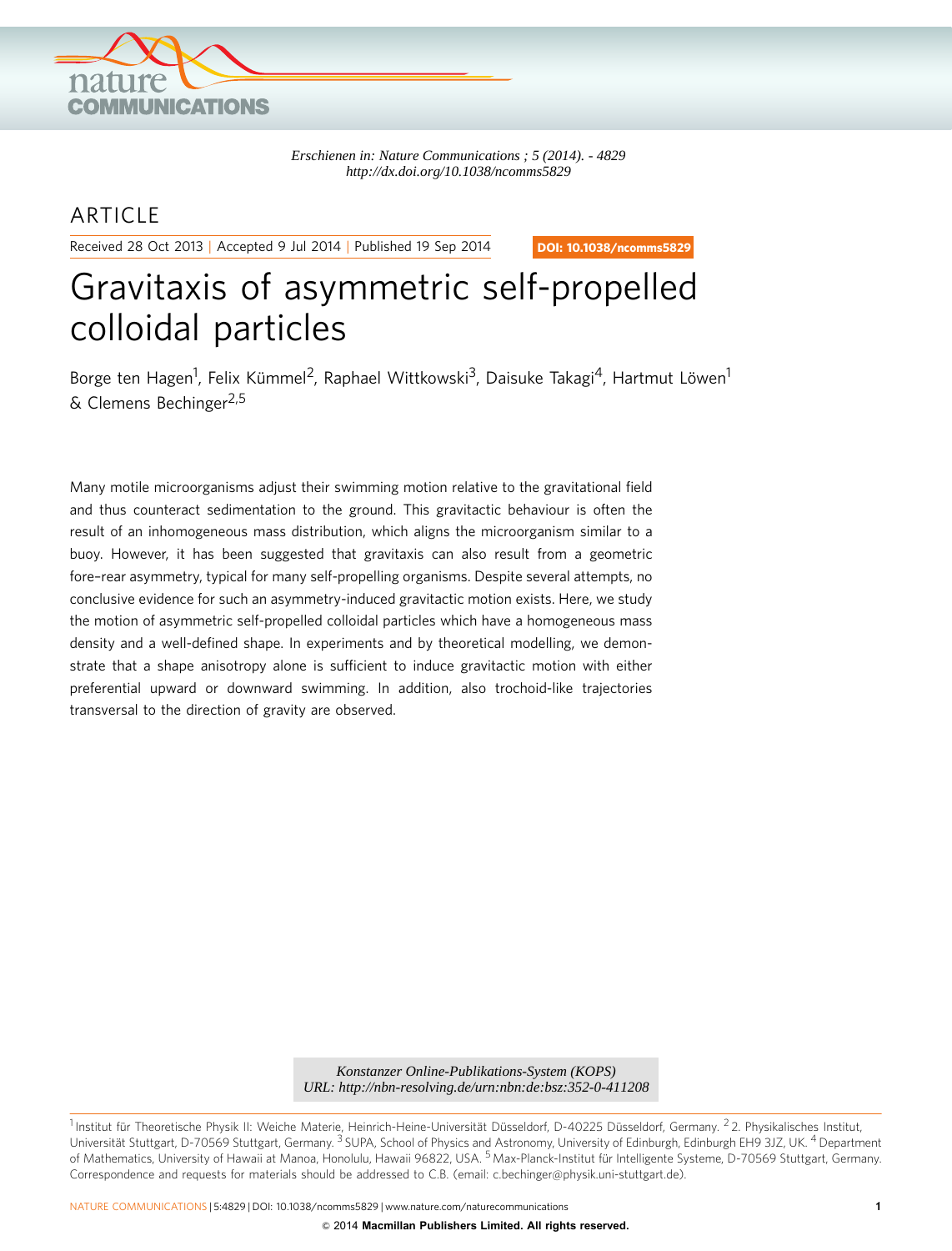<span id="page-1-0"></span>ravitaxis (known historically as geotaxis) describes the response of motile microorganisms to an external gravitational field and has been studied for several decades. In particular, negative gravitaxis, that is, a swimming motion opposed to a gravitational force  $\mathbf{F}_{\text{G}}$ , is frequently observed for flagellates and ciliates such as  $Chlamvdomas<sup>1</sup>$  $Chlamvdomas<sup>1</sup>$  $Chlamvdomas<sup>1</sup>$  or Paramecium<sup>2</sup>. Since this ability enables microorganisms to counteract sedimentation, gravitaxis extends the range of their habitat and allows them to optimize their position in environments with spatial gradients<sup>2</sup>. In case of photosynthetic flagellates such as Euglena gracilis, gravitaxis (in addition to phototaxis) contributes to their vertical motion in water, which enables them to adjust the amount of exposure to solar radiation<sup>3</sup>. To achieve a gravitactic motion, in general, a stable orientation of the microorganism relative to the gravitational field is required. While in some organisms such an alignment is likely to be dominated by an active physiological mechanism<sup>4,5</sup>, its origin in other systems is still controversially discussed<sup>[1,2,6–13](#page-6-0)</sup>. It has been suggested that gravitaxis can also result from purely passive effects like, for example, an inhomogeneous mass density within the organism (bottom heaviness), which would lead to an alignment similar to that of a buoy in the ocean<sup>14,15</sup>. (We use the term 'gravitaxis', which is not uniformly defined in the literature, also in the context of passive alignment effects.) Under such conditions, the organism's alignment should be the same regardless whether it sediments downward or upward in a hypo- or hyperdensity medium, respectively, as indeed observed for pluteus larvae<sup>12</sup>. However, corresponding experiments with immobilized Paramecium and gastrula larvae showed an alignment reversal for opposite sedimentation directions<sup>[12](#page-6-0)</sup>. This suggests another mechanical alignment mechanism that is caused by the organism's fore–rear asymmetry<sup>[1,2,11,12](#page-6-0)</sup>.

To explore the role of shape asymmetry on the gravitactic behaviour and to avoid the presence of additional physiological mechanisms, in our experiments, we study the motion of colloidal micron-sized swimmers with asymmetric shapes in a gravitational field. The self-propulsion mechanism is based on diffusiophoresis, where a local chemical gradient is induced in the solvent around the microswimmer<sup>[16](#page-6-0)</sup>. It has been shown that the corresponding type of motion is similar to that of biological microorganisms<sup>[17–23](#page-6-0)</sup>. On the basis of our experimental and theoretical results, we demonstrate that a shape anisotropy alone is sufficient to induce gravitactic motion with either upward or downward swimming. In addition to straight trajectories, also more complex swimming patterns are observed, where the swimmers perform a trochoid-like (that is, a generalized cycloid-like<sup>24</sup>) motion transversal to the direction of gravity.

## **Results**

Experiments. For our experiments we use asymmetric L-shaped microswimmers with arm lengths of 9 and 6  $\mu$ m, respectively, and  $3 \mu m$  thickness that are obtained by soft lithography<sup>[25,26](#page-6-0)</sup> (see Methods for details). To induce a self-diffusiophoretic motion, the particles are covered with a thin Au coating on the front side of the short arm, which leads to local heating on laser illumination with intensity  $I$  (see Fig. 1d). When such particles are suspended in a binary mixture of water and 2,6-lutidine at critical composition, this heating causes a local demixing of the solvent that results in an intensity-dependent phoretic propulsion in the direction normal to the plane of the metal  $\text{cap}^{26-28}$ . To restrict the particle's motion to two spatial dimensions, we use a sample cell with a height of  $7 \mu m$ . Further details are provided in Methods. Variation of the gravitational force is achieved by mounting the sample cell on a microscope, which can be inclined by an angle  $\alpha$  relative to the horizontal plane (see Fig. 1b).



Figure 1 | Characterization of the experimental setup. (a) Measured probability distribution  $p(\phi)$  of the orientation  $\phi$  of a passive L-shaped particle during sedimentation for an inclination angle  $\alpha = 10.67^\circ$  (see sketch in **b**). (c) Experimental trajectories for the same inclination angle and increasing illumination intensity: (1)  $l = 0$ , (2-5)  $0.6 \,\mu$ W  $\mu$ m $^{-2}$  <  $1$  < 4.8  $\mu$ W  $\mu$ m $^{-2}$ , (6)  $1$  > 4.8  $\mu$ W  $\mu$ m $^{-2}$ . All trajectories start at the origin of the graph (red bullet). The particle positions after 1 min each are marked by yellow diamonds (passive straight downward trajectory), orange squares (straight upward trajectories), green bullets (active tilted straight downward trajectory) and blue triangles (trochoid-like trajectory). (d) Geometrical sketch of an ideal L-shaped particle (the Au coating is indicated by the yellow line) with dimensions  $a = 9 \mu m$  and  $b = 3 \,\mu$ m and coordinates  $x_{CM} = -2.25 \,\mu$ m and  $y_{CM} = 3.75 \,\mu$ m of the centre of mass (CM) (with the origin of coordinates in the bottom right corner of the particle and when the Au coating is neglected). The propulsion mechanism characterized by the effective force F and the effective torque  $M$  induces a rotation of the particle that depends on the length of the effective lever arm  $\ell$ .  $\hat{u}_{\parallel}(\phi)$  and  $\hat{u}_{\perp}(\phi)$  are particle-fixed unit vectors that denote the orientation of the particle (see Methods for details).

Passive sedimentation. Figure 1a shows the measured orientational probability distribution  $p(\phi)$  of a sedimenting passive L-shaped particle  $(I = 0)$  in a thin sample cell that was tilted by  $\alpha = 10.67^{\circ}$  relative to the horizontal plane. The data show a clear maximum at the orientation angle  $\phi = -34^{\circ}$ , that is, the swimmer aligns slightly turned relative to the direction of gravity as schematically illustrated in Fig. 1b. A typical trajectory for such a sedimenting particle is plotted in Fig. 1c,1. To estimate the effect of the Au layer on the particle orientation, we also performed sedimentation experiments for non-coated particles and did not find measurable deviations. This suggests that the alignment cannot be attributed to an inhomogeneous mass distribution. The observed alignment with the shorter arm at the bottom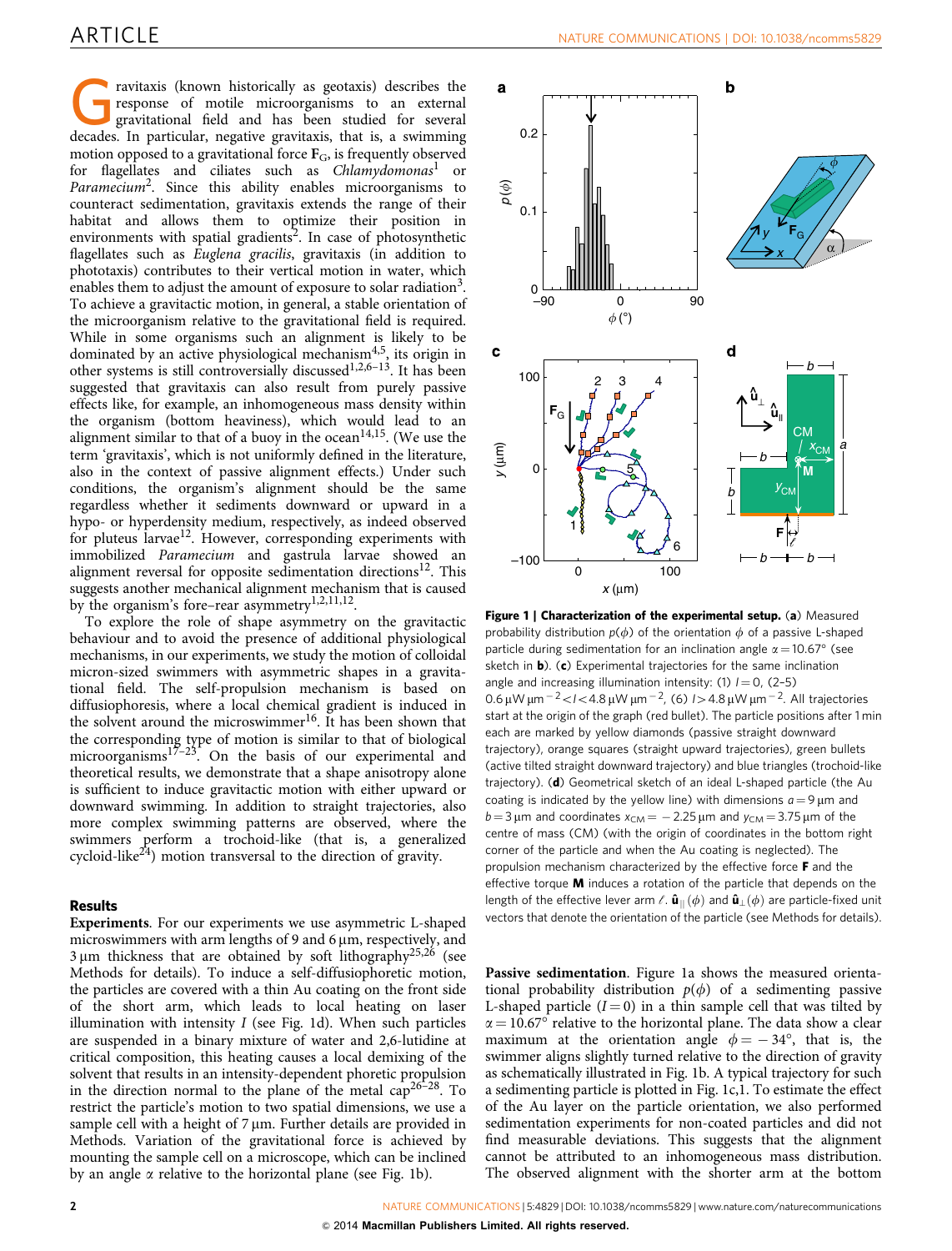<span id="page-2-0"></span>(see [Fig. 1b](#page-1-0)) is characteristic for sedimenting objects with homogeneous mass distribution and a fore–rear asymmetry $^{11}$ . This can easily be understood by considering an asymmetric dumbbell formed by two spheres with identical mass density but different radii  $R_1$  and  $R_2 > R_1$ . The sedimentation speed of a single sphere with radius R due to gravitational and viscous forces is  $u \propto R^2$ . Therefore, if hydrodynamic interactions between the spheres are ignored, the dumbbell experiences a viscous torque resulting in an alignment where the bigger sphere is below the smaller one<sup>[11](#page-6-0)</sup>.

In [Fig. 1c](#page-1-0), we show the particle's centre-of-mass motion in the  $x-y$  plane as a consequence of the self-propulsion acting normally to the Au coating (see [Fig. 1d\)](#page-1-0). When the self-propulsion is sufficiently high to overcome sedimentation, the particle performs a rather rectilinear motion in upward direction, that is, against gravity (negative gravitaxis<sup>11</sup>, see [Fig. 1c](#page-1-0),2-4). With increasing self-propulsion, that is, light intensity, the angle between the trajectory and the  $y$  axis increases until it exceeds 90°. For even higher intensities, interestingly, the particle performs an effective downward motion again (see [Fig. 1c](#page-1-0),5). It should be mentioned that in case of the above straight trajectories, the particle's orientation  $\phi$  remains stable (apart from slight fluctuations) and shows a monotonic dependence on the illumination intensity (as will be discussed in more detail further below). Finally, for strong self-propulsion corresponding to high light intensity, the microswimmer performs a trochoid-like motion (see [Fig. 1c,](#page-1-0)6).

To obtain a theoretical understanding of gravitaxis of asymmetric microswimmers, we first study the sedimentation of passive particles in a viscous solvent<sup>[29](#page-6-0)</sup> based on the Langevin equations

$$
\dot{\mathbf{r}} = \beta \underline{\mathbf{D}}_{\mathrm{T}} \mathbf{F}_{\mathrm{G}} + \zeta_{\mathbf{r}}, \n\dot{\phi} = \beta \mathbf{D}_{\mathrm{C}} \cdot \mathbf{F}_{\mathrm{G}} + \zeta_{\phi},
$$
\n(1)

for the time-dependent centre-of-mass position  $\mathbf{r}(t) = (x(t), y(t))$ and orientation  $\phi(t)$  of a particle. Here, the gravitational force  $\mathbf{F}_{\text{G}}$ , the translational short-time diffusion tensor  $\mathbf{D}_{\text{T}}$ , the translational–rotational coupling vector  $D_{\text{C}}$ , the inverse effective thermal energy  $\beta = 1/(k_B T)$  and the Brownian noise terms  $\zeta_r$  and  $\zeta_{\phi}$  are involved (see Methods for details).

Neglecting the stochastic contributions in equation (1), one obtains the stable long-time particle orientation angle

$$
\phi_{\infty} \equiv \phi(t \to \infty) = -\arctan\left(\frac{D_C^{\perp}}{D_C^{\parallel}}\right),\tag{2}
$$

which only depends on the two coupling coefficients  $D_{\text{C}}^{\parallel}$  and  $D_{\text{C}}^{\perp}$ determined by the particle's geometry.

Swimming patterns under gravity. Extending equation (1) to also account for the active motion of an asymmetric microswimmer yields (see Methods for a hydrodynamic derivation)

$$
\dot{\mathbf{r}} = (P^{\star}/b)(\underline{\mathbf{D}}_{\mathrm{T}}\hat{\mathbf{u}}_{\perp} + \ell \mathbf{D}_{\mathrm{C}}) + \beta \underline{\mathbf{D}}_{\mathrm{T}}\mathbf{F}_{\mathrm{G}} + \zeta_{\mathbf{r}},
$$
(3)

$$
\dot{\phi} = (P^{\star}/b)(\ell D_{\rm R} + D_{\rm C} \cdot \hat{\mathbf{u}}_{\perp}) + \beta D_{\rm C} \cdot \mathbf{F}_{\rm G} + \zeta_{\phi},\qquad(4)
$$

where the dimensionless number  $P^*$  is the strength of the self-propulsion, b is a characteristic length of the L-shaped particle (see [Fig. 1d](#page-1-0)),  $\ell$  denotes an effective lever arm (see [Fig. 1d\)](#page-1-0), and  $D_R$  is the rotational diffusion coefficient of the particle. As shown in Methods, one can view  $F = |F| = P^* / (b\beta)$ and  $M = |M| = F\ell$  as an effective force (in  $\hat{u}_{\perp}$ -direction) and an effective torque (perpendicular to the L-shaped particle), respectively, describing the self-propulsion of the particle (see [Fig. 1d](#page-1-0)). This concept is in line with other theoretical work that has been presented recently $30-35$ . The above equations of motion are fully compatible with the fact that, apart from gravity,

a self-propelled swimmer is force-free and torque-free (see Methods).

The self-propulsion strength  $P^*$  is obtained from the experiments by measuring the particle velocity (see Methods for details). The rotational motion of the microswimmer depends on the detailed asymmetry of the particle shape and is characterized by the effective lever arm  $\ell$  relative to the centre-of-mass position as the reference point (see [Fig. 1d\)](#page-1-0). Note that the choice of the reference point also changes the translational and coupling elements of the diffusion tensor. If the reference point does not coincide with the centre of mass of the particle, in the presence of a gravitational force an additional torque has to be considered in equation (4). In line with our experiments (see [Fig. 1c\)](#page-1-0), the noisefree asymptotic solutions of equations (3) and (4) are either straight (upward or downward) trajectories or periodic swimming paths. Up to a threshold value of  $P^*$ , the effective torque originating from the self-propulsion (first term on the right-hand side of equation (4)) can be compensated by the gravitational torque (second term  $\beta D_{\rm C} \cdot F_{\rm G}$  on the right-hand side of equation (4)) so that there is no net rotation and the trajectories are straight. In this case, after a transient regime the particle orientation converges to

$$
\phi_{\infty} = -\arctan\left(\frac{D_{\rm C}^{\perp}}{D_{\rm C}^{\parallel}}\right) + \arcsin\left(-\frac{P^{\star}}{\beta bF_{\rm G}} \frac{D_{\rm C}^{\perp} + \ell D_{\rm R}}{\sqrt{D_{\rm C}^{\parallel 2} + D_{\rm C}^{\perp 2}}}\right) \quad (5)
$$

with the magnitude of the gravitational force  $F_G = |F_G|$ . Obviously,  $\phi_{\infty}$  is a superposition of the passive case (first term on the right-hand side, cf. equation (2)) with a correction due to self-propulsion (second term on the right-hand side). The theoretical prediction given by equation (5) is visualized in Fig. 2 by the solid line, which is fitted to the experimental data (symbols) by using  $D_C^{\parallel}$  as fit parameter.

The restoring torque caused by gravity depends on the orientation of the particle and becomes maximal at the critical angle  $\phi_{\rm crit} = \arctan(D_{\rm C}^{||}/D_{\rm C}^{\perp}) - \pi$ . According to equation (5), this



Figure 2 | Measured particle orientations. Long-time orientation  $\phi_{\infty}$  of an L-shaped particle in the regime of straight motion as a function of the strength  $P^*$  of the self-propulsion for  $\alpha = 10.67^\circ$ . The symbols with error bars representing the s.d. show the experimental data with the selfpropulsion strength P\* determined using equation (29) and orange squares and green bullets corresponding to upward and downward motion, respectively (see [Fig. 1c](#page-1-0)). The solid curve is the theoretical prediction based on equation (5) with  $D_C^{\parallel}$  as fit parameter (see Methods for details).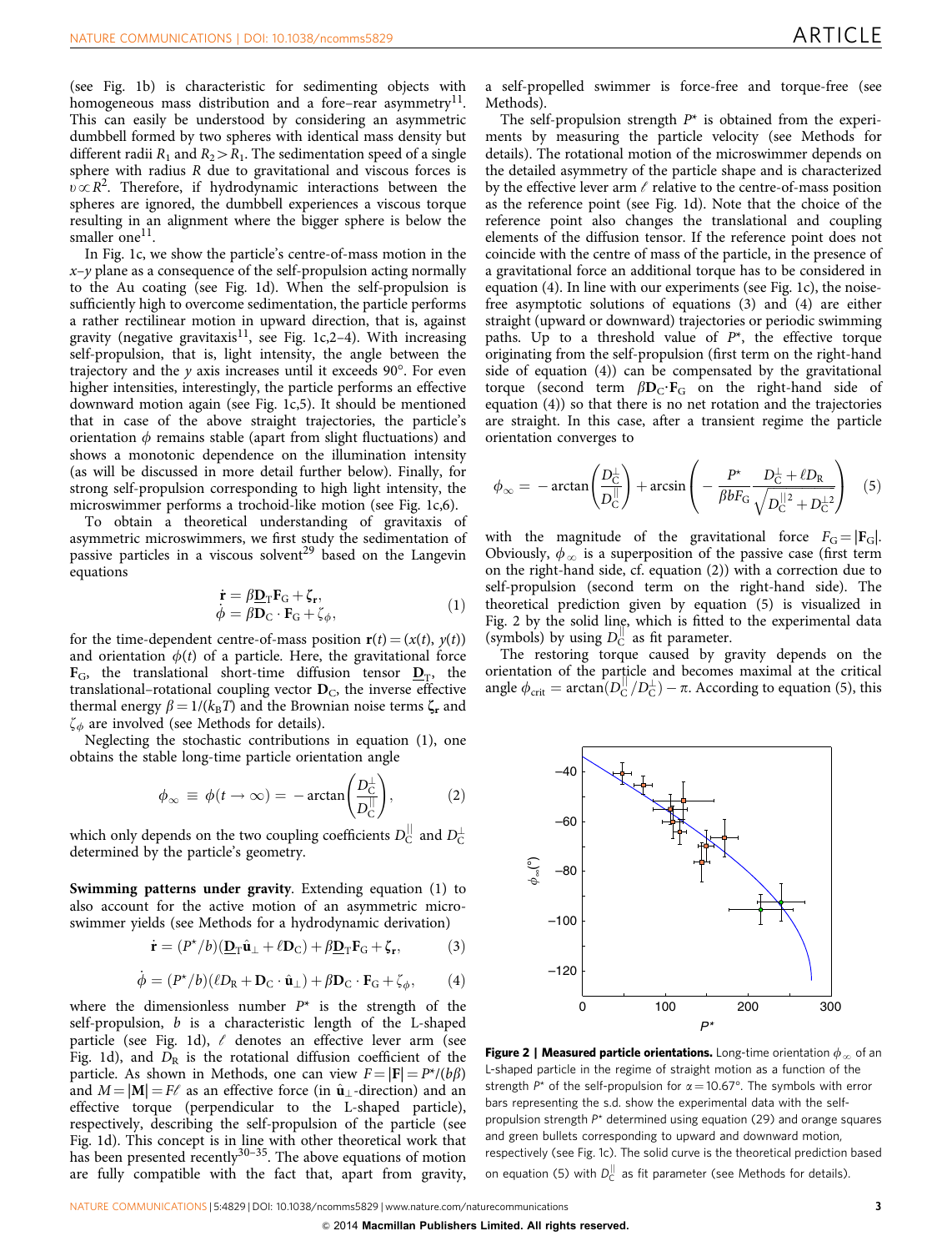<span id="page-3-0"></span>

| Table 1   Experimentally determined values of the<br>parameters used for the comparison with our theory. |                                                                                                                                              |
|----------------------------------------------------------------------------------------------------------|----------------------------------------------------------------------------------------------------------------------------------------------|
| Translational diffusion coefficients<br>$D_{\parallel}$<br>$D_{\perp}$<br>$D_{\perp}^{\perp}$            | $7.2 \times 10^{-3}$ $\mu$ m <sup>2</sup> s <sup>-1</sup><br>$8.1 \times 10^{-3}$ $\mu$ m <sup>2</sup> s <sup>-1</sup><br>$0 \mu m^2 s^{-1}$ |
| Coupling coefficients                                                                                    | $5.7 \times 10^{-4}$ µm s $^{-1}$<br>3.8 × 10 <sup>- 4</sup> µm s <sup>- 1</sup>                                                             |
| Rotational diffusion coefficient<br>$D_{\rm R}$                                                          | $6.2 \times 10^{-4}$ s <sup>-1</sup>                                                                                                         |
| Effective lever arm<br>ł.                                                                                | $-0.75 \,\mathrm{\mu m}$                                                                                                                     |
| Buoyant mass<br>m                                                                                        | $2.5 \times 10^{-14}$ kg                                                                                                                     |

corresponds to a critical self-propulsion strength

$$
P_{\text{crit}}^{\star} = \beta bmg \sin \alpha \frac{\sqrt{D_{\text{C}}^{||2} + D_{\text{C}}^{1/2}}}{D_{\text{C}}^{+} + \ell D_{\text{R}}}
$$
(6)

with the particle's buoyant mass  $m$  and the gravity acceleration of earth  $g = 9.81 \text{ m s}^{-2}$ . When  $P^*$  exceeds this critical value for a given inclination angle of the setup, the effective torque originating from the non-central drive can no longer be compensated by the restoring torque due to gravity (see equation (4)) so that  $\phi \neq 0$  and a periodic motion occurs.

To apply our theory to the experiments, we use the values of the various parameters as shown in Table 1. All data are obtained from our measurements as described in Methods.

Dynamical state diagram. Depending on the self-propulsion strength  $P^*$  and the substrate inclination angle  $\alpha$ , different types of motion occur (see Fig. 3a). (For clarity, we neglected the noise in Fig. 3, but we checked that noise changes the trajectories only marginally.) For very small values of  $P^*$ , the particle performs straight downward swimming. The theoretical calculations reveal two regimes where on top of the downward motion either a small drift to the left or to the right is superimposed. For zero selfpropulsion, this additional lateral drift originates from the difference  $D_{||} - D_{\perp}$  between the translational diffusion coefficients, which is characteristic for non-spherical particles. Further increasing  $P^*$  results in negative gravitaxis, that is, straight upward swimming. Here, the vertical component of the selfpropulsion counteracting gravity exceeds the strength of the gravitational force. For even higher  $P^*$ , the velocity-dependent torque exerted on the particle further increases and leads to trajectories that are tilted more and more until a re-entrance to a straight downward motion with a drift to the right is observed. For the highest values of  $P^*$ , the particle performs a trochoid-like motion. The critical self-propulsion  $P_{\text{crit}}^{\star}$  for the transition from straight to trochoid-like motion as obtained analytically from equation (6) is indicated by a thick black line in Fig. 3a.

Indeed, the experimentally observed types of motion taken from [Fig. 1c](#page-1-0) correspond to those in the theoretical state diagram. This is shown in Fig. 3b where we plotted the experimental data for  $\alpha = 10.67^{\circ}$  as a function of the self-propulsion strength  $P^*$ . Apart from small deviations due to thermal fluctuations, quantitative agreement between experiment and theory is obtained.

According to equations (3) and (4), the state diagram should strongly depend on the effective lever arm  $\ell$ . To test this



Figure 3 | State diagram for moderate effective lever arm. (a) State diagram of the motion of an active L-shaped particle with an effective lever arm  $\ell = -0.75 \,\mu m$  (see sketch in [Fig. 1d](#page-1-0)) under gravity. The types of motion are straight downward swimming (SDS), straight upward swimming (SUS) and trochoid-like motion (TLM). Straight downward swimming is usually accompanied by a drift in negative  $(SDS - )$  or positive  $(SDS + )$  x direction. The transition from straight to circling motion is marked by a thick black line and determined analytically by equation (6). Theoretical noisefree example trajectories for the various states are shown in the inset. All trajectories start at the origin and the symbols (diamonds: SDS -, circles:  $SDS +$ , squares: SUS, triangles: TLM) indicate particle positions after 5 min each. (b) Experimentally observed types of motion for  $\alpha = 10.67^{\circ}$ . The different symbols correspond to the various states as defined in a and are shifted in vertical direction for clarity. The error bars represent the s.d.

prediction experimentally, we tilted the silicon wafer with the L-particles about  $25^\circ$  relative to the Au source during the evaporation process. As a result, the Au coating slightly extends over the front face of the L-particles to one of the lateral planes which results in a shift of the effective propulsion force and a change in the lever arm. The value of  $\ell$  was experimentally determined to  $\ell = -1.65 \,\mu \text{m}$  from the mean radius of the circular particle motion which is observed for  $\alpha = 0^{\circ}$  (see [ref. 26](#page-6-0)). The gravitactic behaviour of such particles is shown for different self-propulsion strengths in the inset of [Fig. 4.](#page-4-0) Interestingly, under such conditions, we did not find evidence for negative gravitaxis. This is in good agreement with the corresponding theoretical state diagram shown in [Fig. 4](#page-4-0) and suggests that the occurrence of negative gravitaxis does not only depend on the strength of self-propulsion but also on the position where the effective force accounting for the self-propulsion mechanism acts on the body of the swimmer.

### **Discussion**

Our model allows to derive general criteria for the existence of negative gravitaxis, which are applicable to arbitrary particle shapes. For a continuous upward motion, first, the selfpropulsion P\* trivially has to be strong enough to overcome gravity. Secondly, the net rotation of the particle must vanish, which is the case for  $P^* \le P_{\text{crit}}^*$  (see equation (6)). Otherwise, for example, trochoid-like trajectories are observed. As shown in the state diagrams in Figs 3 and 4, the motional behaviour depends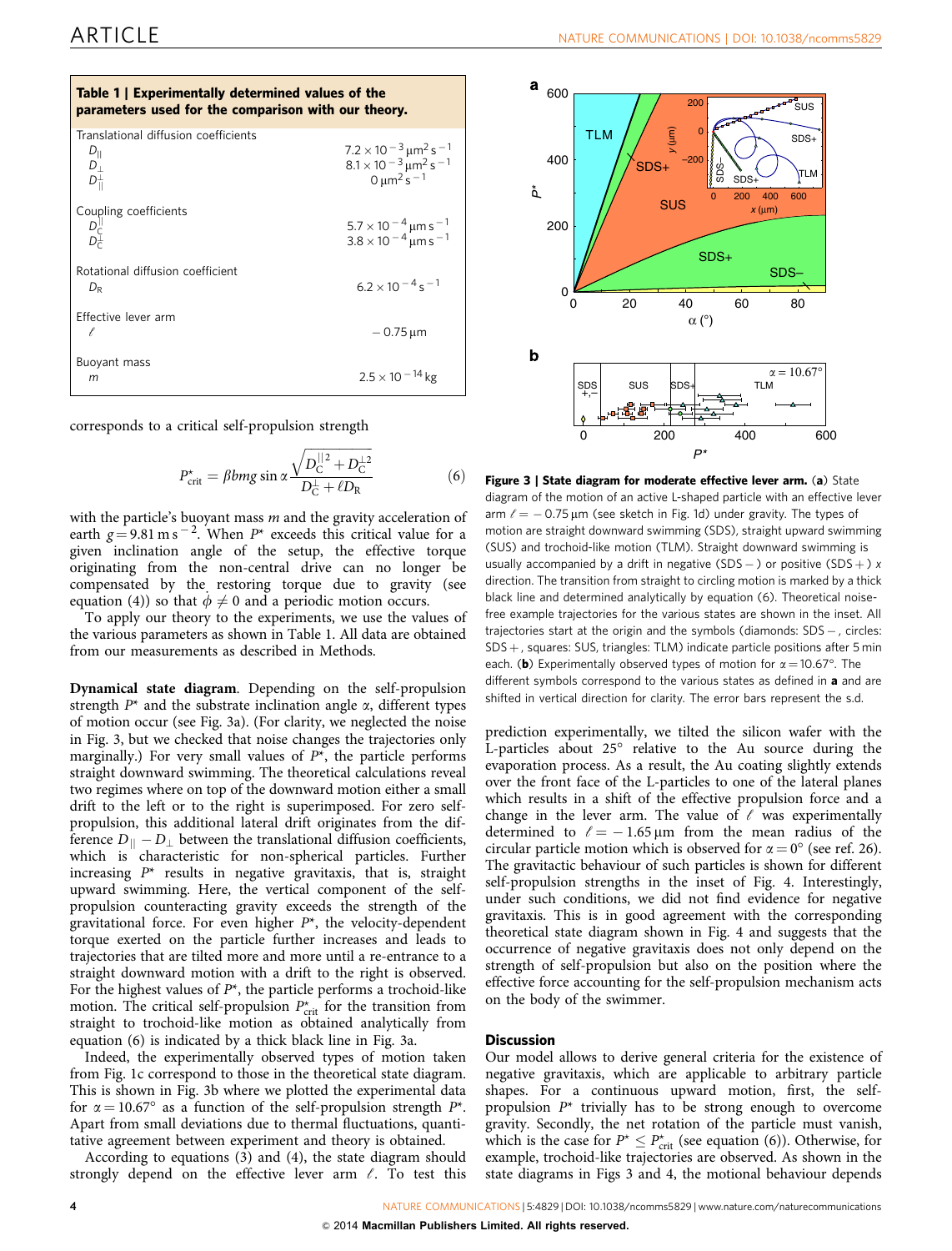<span id="page-4-0"></span>

Figure 4 | State diagram for large effective lever arm. The same as in [Fig. 3a](#page-3-0) but now for an active L-shaped particle with effective lever arm  $\ell = -$  1.65  $\mu$ m (see left inset). Notice that the regime of upward swimming is missing here. Only straight downward swimming (with a drift in negative  $(SDS - )$  or positive  $(SDS + )x$  direction) and trochoid-like motion (TLM) are observed. The right inset shows three experimental trajectories whose corresponding positions in the state diagram are indicated together with error bars representing the s.d.

sensitively on several parameters such as the strength of the selfpropulsion and the length of the effective lever arm. This may also provide an explanation why gravitaxis is only observed for particular microorganisms as, for example, Chlamydomonas reinhardtii and why the gravitactic behaviour is subjected to large variations within a single population<sup>7</sup>.

In our experiments, the particles had an almost homogeneous mass distribution to reveal pure shape-induced gravitaxis. For real biological systems, gravitaxis is a combination of the shapeinduced mechanism studied here and bottom heaviness resulting from an inhomogeneous mass distribution<sup>[36](#page-6-0)</sup>. In particular for eukaryotic cells, small mass inhomogeneities due to the nucleus or organella are rather likely. Bottom heaviness can straightforwardly be included in our modelling by an additional torque contribution $37$  and would support negative gravitaxis. Even for microorganisms with axial symmetry but fore–rear asymmetry<sup>11</sup> like Paramecium<sup>[2](#page-6-0)</sup>, both the associated shape-dependent hydrodynamic friction and bottom heaviness contribute to gravitaxis so that the particle shape matters also in this special case.

In conclusion, our theory and experiments demonstrate that the presence of a gravitational field leads to straight downward and upward motion (gravitaxis) and also to trochoid-like trajectories of asymmetric self-propelled colloidal particles. On the basis of a set of Langevin equations, one can predict from the shape of a microswimmer, its mass distribution, and the geometry of the self-propulsion mechanism whether negative gravitaxis can occur. Although our study does not rule out additional physiological mechanisms for gravitaxis<sup>[4,5](#page-6-0)</sup>, our results suggest that a swimming motion of biological microswimmers opposed to gravity can be entirely caused by a fore–rear asymmetry, that is, passive effects $11$ . Such passive alignment mechanisms may also be useful in situations where directed motion of autonomous selfpropelled objects is required as, for example, in applications where they serve as microshuttles for directed cargo delivery. Furthermore, their different response to a gravitational field could be utilized to sort microswimmers with respect to their shape and activity<sup>[33](#page-6-0)</sup>.

#### Methods

Experimental details. Asymmetric L-shaped microswimmers were fabricated from photoresist SU-8 by photolithography. A 3-µm thick layer of SU-8 is spin



Figure 5 | Sketch for the slender-body model. Illustration of a rigid L-shaped particle with arm lengths a and 2b. The position  $r(t)$  of the centre of mass (CM) and the orientation angle  $\phi(t)$  evolve over time due to the gravitational force  $\mathbf{F}_G$  and fluid slip velocity  $V_{sl}$  on the particle surface. The unit vectors  $\hat{\mathbf{u}}_{\parallel}$  and  $\hat{\mathbf{u}}_{\perp}$  indicate the particle-fixed coordinate system.

coated onto a silicon wafer, soft baked for 80 s at  $95^{\circ}$ C and then exposed to ultraviolet light through a photomask. After a postexposure bake at 95 °C for 140 s, the entire wafer with the attached particles is covered by a several-nm-thick Au coating. During this process, the substrate is aligned by a specific angle relative to the evaporation source. Depending on the chosen angle, the Au coating can selectively be applied to specific regions of the front sides of the short arms of the particles. Afterwards, the particles are released from the substrate by an ultrasonic treatment and suspended in a binary mixture of water and 2,6-lutidine at critical composition (28.6 mass percent of lutidine) that is kept several degrees below its lower critical point  $T_{\rm C} = 34.1 \, \text{°C}$ . Time-dependent particle positions and orientations were acquired by video microscopy at a frame rate of 7.5 f.p.s. and stored for further analysis.

Langevin equations for a sedimenting passive particle. The Langevin equations for the centre-of-mass position  $r(t)$  and orientation  $\phi(t)$  of an arbitrarily shaped passive particle that sediments under the gravitational force  $\mathbf{F}_{\text{G}} = (0, -mg \sin \alpha)$ are given by equation (1). The key quantities are the translational short-time  $\text{diffusion tensor } \underline{\mathbf{D}}_{\mathrm{T}} = D_{||}\hat{\mathbf{u}}_{||} \; \otimes \; \hat{\mathbf{u}}_{||} + D_{||}^{\perp}(\hat{\mathbf{u}}_{||} \; \otimes \; \hat{\mathbf{u}}_{\perp} + \hat{\mathbf{u}}_{\perp} \; \otimes \; \hat{\mathbf{u}}_{||}) + D_{\perp} \hat{\mathbf{u}}_{\perp} \; \otimes \; \hat{\mathbf{u}}_{\perp}$ with  $\otimes$  denoting the dyadic product and the translational–rotational coupling vector  $\mathbf{D}_C = D_C^{\parallel} \hat{\mathbf{u}}_{\parallel} + D_C^{\perp} \hat{\mathbf{u}}_{\perp}$  with the centre-of-mass position as reference point. The orientation vectors  $\hat{\mathbf{u}}_{\parallel} = (\cos \phi, \sin \phi)$  and  $\hat{\mathbf{u}}_{\perp} = (-\sin \phi, \cos \phi)$  are fixed in the body frame of the particle. (Notice that equation (1) could equivalently be written with friction coefficients instead of diffusion coefficients<sup>38</sup>. In this article, we use the given representation since the diffusion coefficients can directly be obtained from our experiments.) Finally,  $\zeta_r(t)$  and  $\zeta_\phi(t)$  are Gaussian noise terms of zero mean and variances  $\langle \zeta_{\mathbf{r}}(t_1) \otimes \zeta_{\mathbf{r}}(t_2) \rangle = 2\underline{\mathbf{D}}_{\mathrm{T}}\delta(t_1 - t_2), \langle \zeta_{\mathbf{r}}(t_1)\zeta_{\phi}(t_2) \rangle$  $=2\mathbf{D}_{\mathbf{C}}\delta(t_1-t_2)$ , and  $\langle \zeta_{\phi}(t_1)\zeta_{\phi}(t_2)\rangle = 2D_{\mathbf{R}}\delta(t_1-t_2)$ . Within this formalism, the specific particle shape enters via the translational diffusion coefficients  $D_{\parallel}$ ,  $D_{\parallel}^{\perp}$ and  $D_{\perp}$ , the coupling coefficients  $D_C^{\parallel}$  and  $D_C^{\perp}$ , and the rotational diffusion coefficient DR.

Langevin equations for an active particle under gravity. In the following, we provide a hydrodynamic derivation of our equations of motion (3) and (4) to justify their validity. Our derivation is based on slender-body theory for Stokes flow<sup>[39](#page-6-0)</sup>. This approach has been applied successfully to model, for example, flagellar locomotion<sup>40,41</sup>. The theory is adapted to describe the movement of a rigid L-shaped particle in three-dimensional Stokes flow as sketched in Fig. 5. A key assumption is that the width  $2\epsilon$  of the arms of the particle is much smaller than the total arc length  $L = a + 2b$  of the particle, where a and 2b are its arm lengths. Though  $\epsilon = 1.5 \,\mu\text{m}$  is only one order of magnitude smaller than  $L = 15 \,\mu\text{m}$  in the experiments, the slenderness approximation  $\epsilon \ll L$  offers valuable fundamental insight into the effects of self-propulsion and gravity on the particle's motion, as examined below.

The centreline position  $x(s)$  of the slender L-shaped particle is described by a parameter s with  $-2b \leq s \leq a$ :

$$
\mathbf{x}(s) = \mathbf{r} - \mathbf{r}_{\text{CM}} + \begin{cases} s\hat{\mathbf{u}}_{\parallel}, & \text{if } -2b \le s \le 0, \\ s\hat{\mathbf{u}}_{\perp}, & \text{if } 0 < s \le a. \end{cases} \tag{7}
$$

Here, **r** is the centre-of-mass position of the particle,  $\hat{\mathbf{u}}_{\parallel}$  and  $\hat{\mathbf{u}}_{\perp}$  are unit vectors defining the particle's frame of reference and  $\mathbf{r}_{CM} = \frac{a^2 \hat{\mathbf{u}}_1 - 4b^2 \hat{\mathbf{u}}_1}{2L}$ is a vector from the point where the two arms meet at right angles to the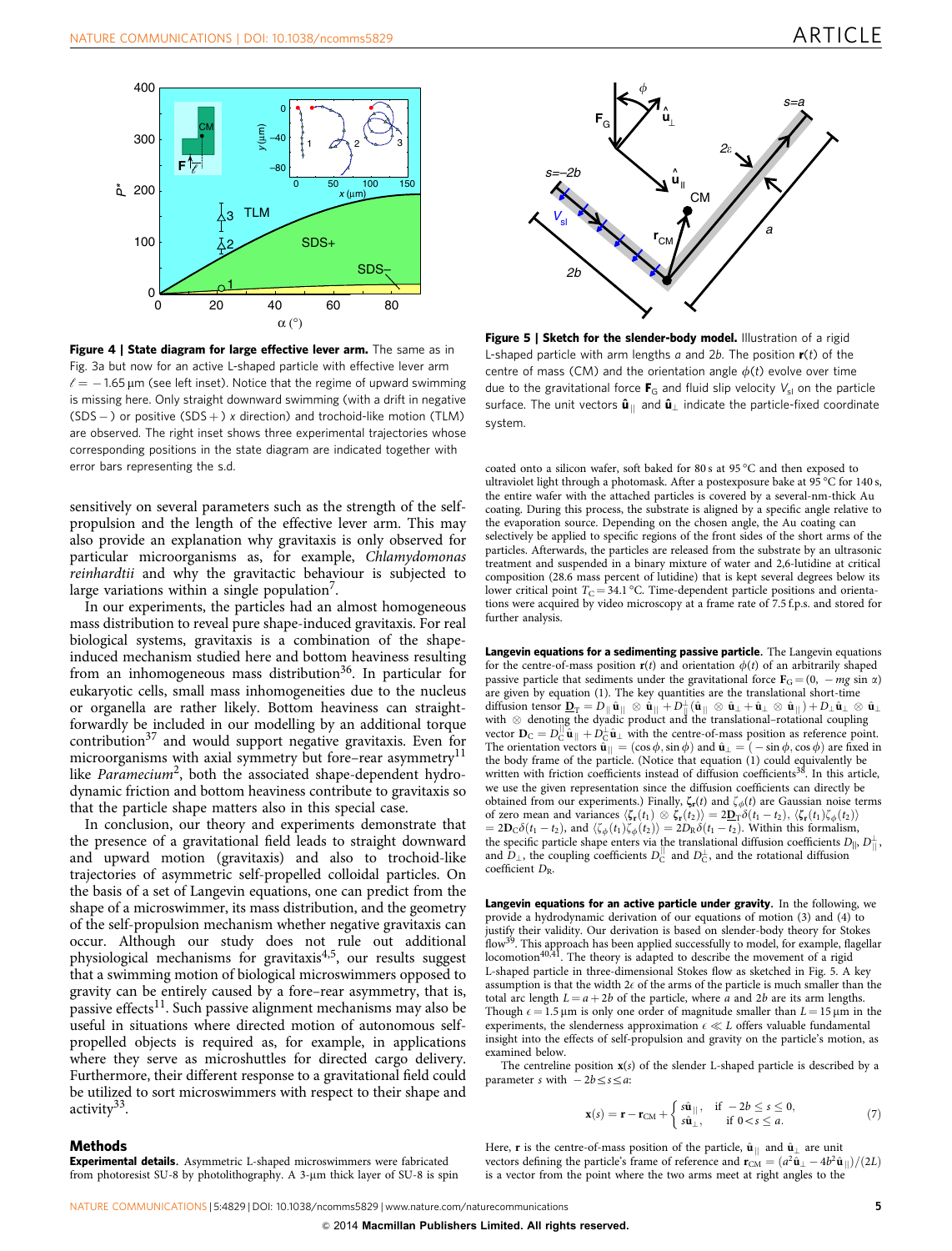centre of mass (CM) (see [Fig. 5](#page-4-0)). The fluid velocity on the particle surface is approximated by  $\dot{\mathbf{x}} + \mathbf{v}_{sl}(s)$ , where  $\mathbf{v}_{sl}(s)$  is a prescribed slip velocity averaged over the intersection line of the particle surface and the plane through the point  $x(s)$ adjacent to the centreline. Motivated by the slip flow generated near the Au coating in the experiments, we set  $\mathbf{v}_{sl} = -V_{sl}\hat{\mathbf{u}}_{\perp}$  along the shorter arm (  $-2b \leq s \leq 0$ ) and no slip (that is,  $\mathbf{v}_{\rm{sl}}$  = 0) along the other arm. According to the leading-order terms<br>in slender-body theory<sup>[39](#page-6-0)</sup>, the fluid velocity is related to the local force per unit length  $f(s)$  on the particle surface and given by

$$
\dot{\mathbf{x}} + \mathbf{v}_{\rm sl} = c(\mathbf{\underline{I}} + \mathbf{x}' \otimes \mathbf{x}')\mathbf{f}
$$
 (8)

with the constant  $c = \log(L/\epsilon)/(4\pi\eta)$ , the viscosity of the surrounding fluid  $\eta$ , the identity matrix **I**, the vector  $\mathbf{x}' = \partial \mathbf{x}/\partial s$  that is locally tangent to the centreline and the dyadic product  $\otimes$ . The force density  $f$  satisfies the integral constraints that the net force on the particle is the gravitational force,

$$
\mathbf{F}_G = \int_{-2b}^a \mathbf{f} \, \mathrm{d}s,\tag{9}
$$

and that the net torque relative to the centre of mass of the particle vanishes.

$$
\begin{aligned}\n\hat{\mathbf{e}}_z \cdot \int_{-2b}^a (-\mathbf{r}_{CM} + s\mathbf{x}') \times \mathbf{f} \, \mathrm{d}s \\
&= \int_{-2b}^0 s\hat{\mathbf{u}}_\perp \cdot \mathbf{f} \, \mathrm{d}s - \int_0^a s\hat{\mathbf{u}}_\parallel \cdot \mathbf{f} \, \mathrm{d}s \\
&+ \frac{1}{2L} (a^2 \hat{\mathbf{u}}_\parallel \cdot \mathbf{F}_G + 4b^2 \hat{\mathbf{u}}_\perp \cdot \mathbf{F}_G) \\
&= 0,\n\end{aligned} \tag{10}
$$

where  $\hat{\mathbf{e}}_z$  is the unit vector parallel to the z axis. Thus, in the absence of gravity, the self-propelled particle is force-free and torque-free as required.

We differentiate equation (7) with respect to time and insert it into equation (8). This leads to

$$
\dot{\mathbf{r}} + \mathbf{v}_{sl} + \frac{\dot{\phi}}{2L} (a^2 \hat{\mathbf{u}}_{\parallel} + 4b^2 \hat{\mathbf{u}}_{\perp})
$$
\n
$$
= \begin{cases}\nc(\mathbf{I} + \hat{\mathbf{u}}_{\parallel} \otimes \hat{\mathbf{u}}_{\parallel}) \mathbf{f} - s\dot{\phi} \hat{\mathbf{u}}_{\perp}, & \text{if } -2b \le s \le 0, \\
c(\mathbf{I} + \hat{\mathbf{u}}_{\perp} \otimes \hat{\mathbf{u}}_{\perp}) \mathbf{f} + s\dot{\phi} \hat{\mathbf{u}}_{\parallel}, & \text{if } 0 < s \le a.\n\end{cases}
$$
\n(11)

The  $\hat{\mathbf{u}}_{\parallel}$  and  $\hat{\mathbf{u}}_{\perp}$  components of equation (11) are

$$
\hat{\mathbf{u}}_{\parallel} \cdot (\dot{\mathbf{r}} + \mathbf{v}_{sl}) + \frac{a^2 \dot{\phi}}{2L} = \begin{cases} 2c\hat{\mathbf{u}}_{\parallel} \cdot \mathbf{f}, & \text{if } -2b \le s \le 0, \\ c\hat{\mathbf{u}}_{\parallel} \cdot \mathbf{f} + s\dot{\phi}, & \text{if } 0 < s \le a, \end{cases}
$$
(12)

and

$$
\hat{\mathbf{u}}_{\perp} \cdot (\dot{\mathbf{r}} + \mathbf{v}_{sl}) + 2 \frac{b^2 \dot{\phi}}{L} = \begin{cases} c \hat{\mathbf{u}}_{\perp} \cdot \mathbf{f} - s \dot{\phi}, & \text{if } -2b \le s \le 0, \\ 2c \hat{\mathbf{u}}_{\perp} \cdot \mathbf{f}, & \text{if } 0 < s \le a. \end{cases}
$$
(13)

After integrating equations (12) and (13) over  $s$  from  $\,$  –  $2b$  to 0 and separately from 0 to a, the unknown f can be eliminated using equations (9) and (10). This results in the system of ordinary differential equations

$$
\eta \underline{\mathbf{H}} \begin{pmatrix} \hat{\mathbf{u}}_{\parallel} \cdot \dot{\mathbf{r}} \\ \hat{\mathbf{u}}_{\perp} \cdot \dot{\mathbf{r}} \\ \dot{\phi} \end{pmatrix} = \frac{1}{2c} \begin{pmatrix} 2(a+b) & 0 & -a^2b/L \\ 0 & a+4b & -2ab^2/L \\ -a^2b/L & -2ab^2/L & A \end{pmatrix} \begin{pmatrix} \hat{\mathbf{u}}_{\parallel} \cdot \dot{\mathbf{r}} \\ \hat{\mathbf{u}}_{\perp} \cdot \dot{\mathbf{r}} \\ \dot{\phi} \end{pmatrix}
$$

$$
= \begin{pmatrix} \hat{\mathbf{u}}_{\parallel} \cdot \mathbf{F}_{\mathrm{G}} \\ \hat{\mathbf{u}}_{\perp} \cdot \mathbf{F}_{\mathrm{G}} \\ 0 \end{pmatrix} + \begin{pmatrix} 0 \\ 2bV_{\mathrm{sl}}/c \\ -2ab^2V_{\mathrm{sl}}/(cL) \end{pmatrix}
$$
(14)

with the constant  $A = ((8L^2 - 6ab)(a^3 + 8b^3) - 6L(a^4 + 16b^4))/(12L^2)$ . It is important to note that the matrix  $\underline{\mathbf{H}}$  is identical to the grand resistance matrix (also called 'hydrodynamic friction tensor<sup>3[42](#page-6-0)</sup>) for a passive particle (see further below). Since equation (14) is given in the particle's frame of reference, we next transform it to the laboratory frame by means of the rotation matrix

$$
\underline{\mathbf{M}}(\phi) = \begin{pmatrix} \cos \phi & -\sin \phi & 0 \\ \sin \phi & \cos \phi & 0 \\ 0 & 0 & 1 \end{pmatrix} . \tag{15}
$$

As obtained from the hydrodynamic derivation, the generalized diffusion tensor

$$
\underline{\mathbf{D}} = \frac{1}{\beta \eta} \underline{\mathbf{H}}^{-1} = \begin{pmatrix} D_{\parallel} & D_{\parallel}^{\perp} & D_{\mathrm{C}}^{\parallel} \\ D_{\parallel}^{\perp} & D_{\perp} & D_{\mathrm{C}}^{\perp} \\ D_{\mathrm{C}}^{\parallel} & D_{\mathrm{C}}^{\perp} & D_{\mathrm{R}} \end{pmatrix}, \tag{16}
$$

where  $\beta = 1/(k_B T)$  is the inverse effective thermal energy, is determined by the parameters

$$
D_{\parallel} = \left( (a + 4b)A - \frac{4a^2b^4}{L^2} \right) K, \tag{17}
$$

$$
D_{\parallel}^{\perp} = \frac{2a^3b^3K}{L^2},\tag{18}
$$

$$
D_{\perp} = \left(2(a+b)A - \frac{a^4b^2}{L^2}\right)K,\tag{19}
$$

$$
D_{\rm C}^{\parallel} = \frac{a^2 b(a+4b)K}{L},
$$
\n(20)

$$
D_C^{\perp} = \frac{4ab^2(a+b)K}{L},\qquad(21)
$$

$$
D_{\mathcal{R}} = 2(a+b)(a+4b)K\tag{22}
$$

 $K = \frac{2c}{\beta} (2(a+b)(a+4b)A)$ 

$$
-\frac{a^2b^2}{L^2}(4abL+a^3+8b^3))^{-1}.
$$

 $\sqrt{2}$ 

Defining

with the constant

$$
P^* = \frac{2\beta b^2 V_{\rm sl}}{c},\tag{24}
$$

$$
\ell = -\frac{ab}{L} \tag{25}
$$

one finally obtains

$$
\dot{\mathbf{r}} = (P^{\star}/b)(\underline{\mathbf{D}}_{\mathrm{T}}\hat{\mathbf{u}}_{\perp} + \ell \mathbf{D}_{\mathrm{C}}) + \beta \underline{\mathbf{D}}_{\mathrm{T}}\mathbf{F}_{\mathrm{G}},\tag{26}
$$

$$
\dot{\phi} = (P^{\star}/b)(\ell D_{\rm R} + D_{\rm C} \cdot \hat{\mathbf{u}}_{\perp}) + \beta D_{\rm C} \cdot \mathbf{F}_{\rm G},\tag{27}
$$

where  $D_T$  is the translational short-time diffusion tensor,  $D_C$  the translational– rotational coupling vector and  $D_R$  the rotational diffusion coefficient of the particle. Up to the noise terms, which follow directly from the fluctuation–dissipation theorem and can easily be added, equations (26) and (27) are the same as our equations of motion (3) and (4). This proves that our equations of motion are physically justified and that they provide an appropriate theoretical framework to understand our experimental results.

Finally, we justify the concept of effective forces and torques by comparing the equations of motion of a self-propelled particle with the equations of motion of a passive particle that is driven by an external force Fext, which is constant in the particle's frame of reference, and an external torque  $M_{\text{ext}}$ . To derive the equations of motion of an externally driven passive particle, we assume no-slip conditions for the fluid on the entire particle surface. In analogy to the derivation for a selfpropelled particle (see further above) one obtains

$$
\eta \underline{\mathbf{H}} \begin{pmatrix} \hat{\mathbf{u}}_{\parallel} \cdot \dot{\mathbf{r}} \\ \hat{\mathbf{u}}_{\perp} \cdot \dot{\mathbf{r}} \\ \dot{\phi} \end{pmatrix} = \frac{1}{2c} \begin{pmatrix} 2(a+b) & 0 & -a^2b/L \\ 0 & a+4b & -2ab^2/L \\ -a^2b/L & -2ab^2/L & A \end{pmatrix} \begin{pmatrix} \hat{\mathbf{u}}_{\parallel} \cdot \dot{\mathbf{r}} \\ \hat{\mathbf{u}}_{\perp} \cdot \dot{\mathbf{r}} \\ \dot{\phi} \end{pmatrix}
$$

$$
= \begin{pmatrix} \hat{\mathbf{u}}_{\parallel} \cdot \mathbf{F}_{\rm G} \\ \hat{\mathbf{u}}_{\perp} \cdot \mathbf{F}_{\rm G} \\ 0 \end{pmatrix} + \begin{pmatrix} \hat{\mathbf{u}}_{\parallel} \cdot \mathbf{F}_{\rm ext} \\ \hat{\mathbf{u}}_{\perp} \cdot \mathbf{F}_{\rm ext} \\ M_{\rm ext} \end{pmatrix} . \tag{28}
$$

We emphasize that the grand resistance matrix  $\underline{\mathbf{H}}$  in equation (28) for an externally driven passive particle is identical to that in equation (14) for a self-propelled particle. Formally, the two equations are exactly the same if  $\hat{\mathbf{u}}_{\parallel} \cdot \mathbf{F}_{ext} = 0$ ,  $\hat{\mathbf{u}}_{\perp} \cdot \mathbf{F}_{ext} = 2bV_{sl}/c$ , and  $M_{ext} = -2ab^2V_{sl}/(cL)$ . This shows that the motion of a self-propelled particle with fluid slip  $\mathbf{v}_{sl} = -V_{sl}\hat{\mathbf{u}}_{\perp}$  along the shorter arm is identical to the motion of a passive particle driven by a net external force  **and torque**  $M<sub>ext</sub> = -(ab/L)F = eF$  **with the effective** self-propulsion force  $F = 2bV_{sl}/c$  and the effective lever arm  $\ell = -ab/L$ . (Note that while the equations of motion of a self-propelled particle and an externally driven passive particle are the same in this case, the flow and pressure fields generated by the particles are different).

Consequently, the concept of effective forces and torques, where formally external ('effective') forces and torques that move with the self-propelled particle are used to model its self-propulsion, is justified and can be applied to facilitate the understanding of the dynamics of self-propelled particles.

Analysis of the experimental trajectories. For the interpretation of the experimental results in the context of the theoretical model, it is necessary to determine the self-propulsion strength  $P^*$  for the various observed trajectories. This is achieved by means of the relation

$$
P^* = b \frac{v_x - \beta F_G(D_{||} - D_{\perp}) \sin \phi \cos \phi}{\ell D_C^{\parallel} \cos \phi - (D_{\perp} + \ell D_C^{\perp}) \sin \phi},
$$
\n(29)

which is obtained from equation (3). It provides  $P^*$  as a function of the measured centre-of-mass velocity  $v_x$  in x direction. On the other hand, the gravitational force  $F_G = mg \sin\alpha$  is directly obtained from the easily adjustable inclination angle  $\alpha$  of the experimental setup.

Determination of the experimental parameters. For the comparison of the theory with our measurements, specific values of a number of parameters have to